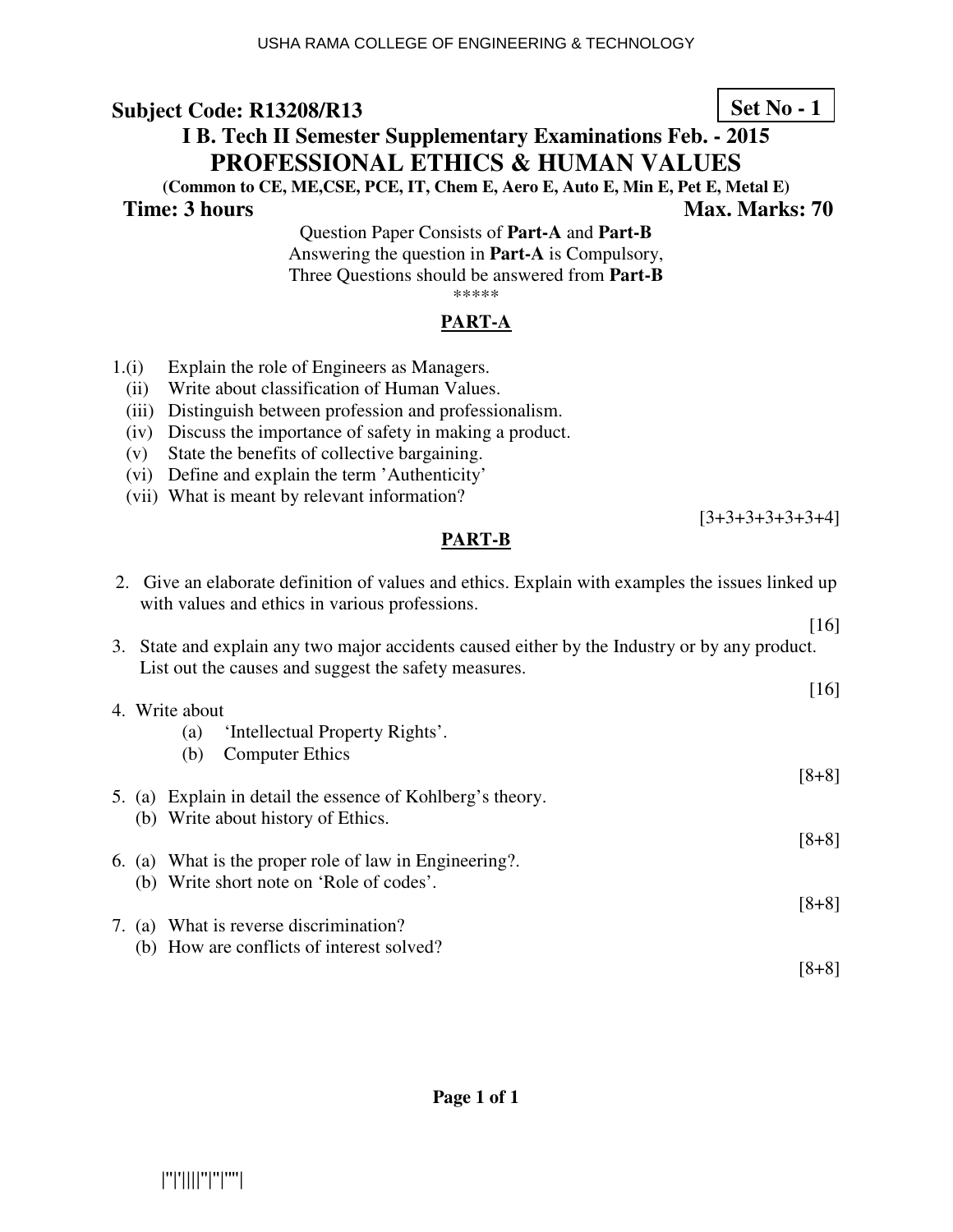# **I B. Tech II Semester Supplementary Examinations Feb. - 2015 PROFESSIONAL ETHICS & HUMAN VALUES**

**(Common to CE, ME,CSE, PCE, IT, Chem E, Aero E, Auto E, Min E, Pet E, Metal E)** 

**Time: 3 hours Max. Marks: 70 Max. Marks: 70** 

Question Paper Consists of **Part-A** and **Part-B** Answering the question in **Part-A** is Compulsory, Three Questions should be answered from **Part-B** \*\*\*\*\*

### **PART-A**

- 1.(i) Write a brief account on 'Weapons development''.
	- (ii) How courage is considered as virtue?
	- (iii) 'Codes provide a positive stimulus for ethical conduct'- explain.
	- (v) Write a short note 'Confidentiality'
	- (vi) Explain about 'Consensus and Controversy'.
	- (vii) Write about risk- benefit analysis.
	- (viii) What are 'Employee Rights'?

### **PART-B**

| 2. Explain Intellectual Property Rights.                                                                              |         |
|-----------------------------------------------------------------------------------------------------------------------|---------|
|                                                                                                                       | $[16]$  |
| What are job related risks?<br>3. (a)                                                                                 |         |
| Write about the importance of safety in manufacturing a product.<br>(b)                                               |         |
|                                                                                                                       | $[8+8]$ |
| 4. Write about                                                                                                        |         |
| (a) Kohlberg's theory                                                                                                 |         |
| Uses of Ethical theories.<br>(b)                                                                                      |         |
|                                                                                                                       | $[8+8]$ |
| 5. (a) Write about acceptance of Bribes and Gifts.                                                                    |         |
| (b) Occupational crimes.                                                                                              |         |
|                                                                                                                       | $[8+8]$ |
| 6. What are the general features of morally responsible engineers? Explain each feature with<br>appropriate examples. |         |
|                                                                                                                       | [16]    |
| 7. Write a note on $-$                                                                                                |         |
| (a) integrity                                                                                                         |         |
| (b) spirituality                                                                                                      |         |
|                                                                                                                       | $[8+8]$ |

**Page 1 of 1** 

**Set No - 2**

[3+3+3+3+3+3+4]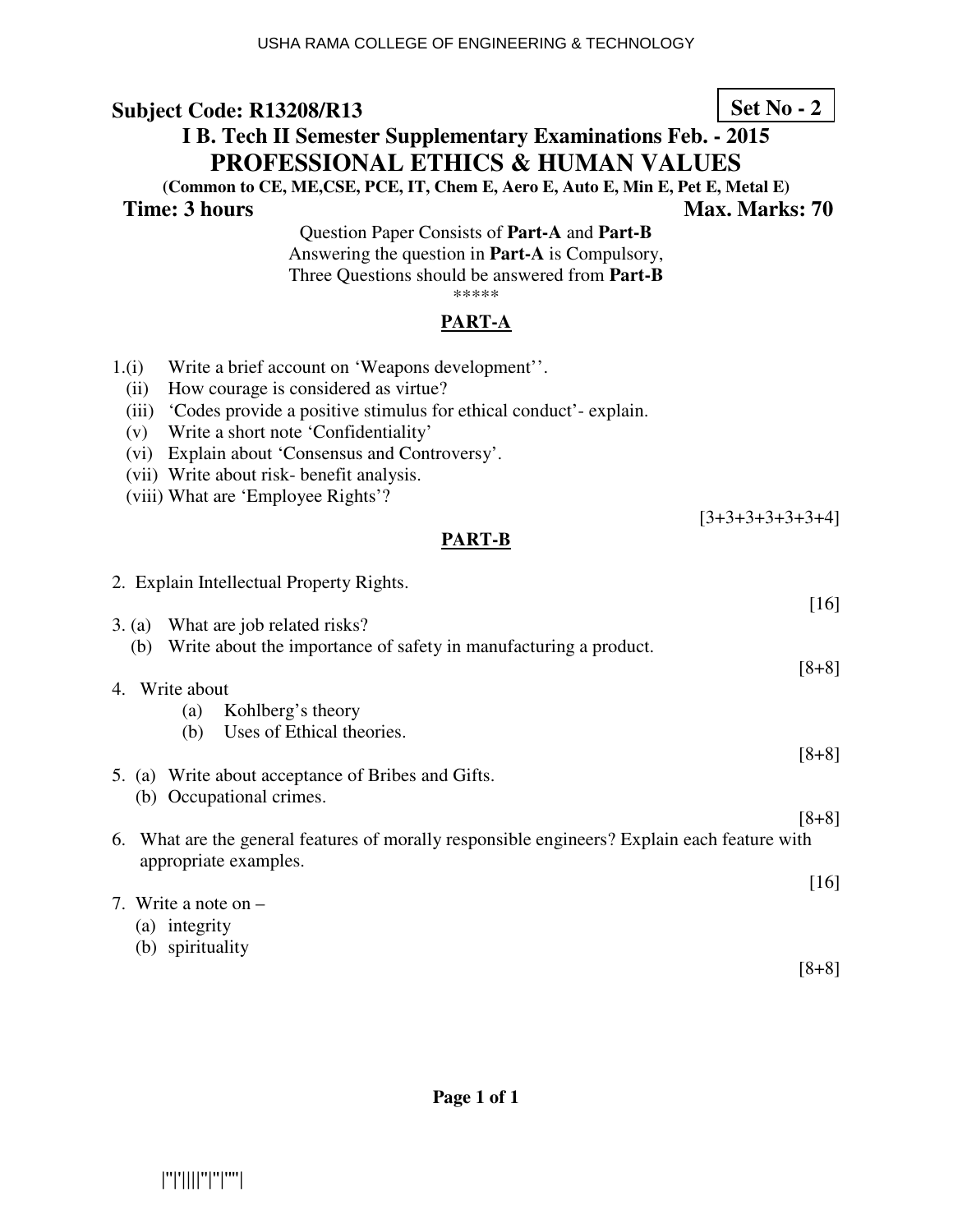## **I B. Tech II Semester Supplementary Examinations Feb. - 2015 PROFESSIONAL ETHICS & HUMAN VALUES**

**(Common to CE, ME,CSE, PCE, IT, Chem E, Aero E, Auto E, Min E, Pet E, Metal E) Time: 3 hours Max. Marks: 70 Max. Marks: 70** 

Question Paper Consists of **Part-A** and **Part-B** Answering the question in **Part-A** is Compulsory, Three Questions should be answered from **Part-B** \*\*\*\*\*

### **PART-A**

- 1.(i) Explain the meaning of Accountability.
	- (ii) What is technology transfer?
	- (iii) What are values? Explain how values have changed over a period of time.
	- (iv) What are the uses of ethical theories?
	- (v) What is the proper role of law in engineering?.
	- (vi) Write short notes on concept of safety.
	- (vii) List any two limits of whistle blowing.

### **PART-B**

2. Write about computer ethics. [16] 3. Write about Engineers as managers, consultants, and leaders. What are their Ethical concerns? [16] 4. Write briefly on (a) spirituality (b) living peace fully (c) respect for others (d) integrity.  $[4+4+4+4]$ 5. (a) Explain 'Kohlberg's theory' (b) History of Ethics. [8+8] 6. (a) Write about 'Whistle blowing' (b) Impact of compensation on collegiality. [8+8] 7. Write about (a) voluntary risks (b) job related risks.

**Page 1 of 1** 

**Set No - 3**

[3+3+3+3+3+3+4]

[8+8]